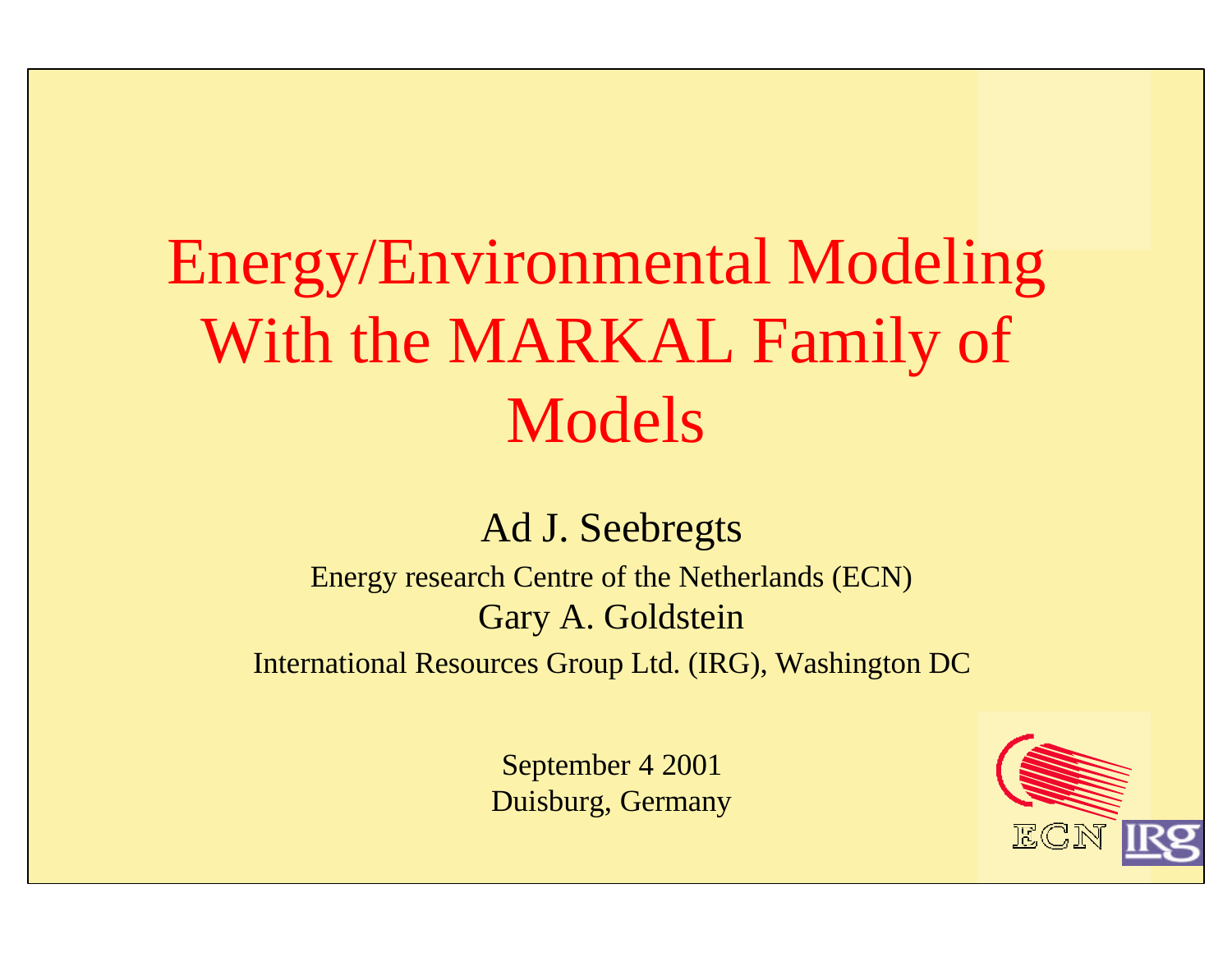#### **Contents**

- Overview MARKAL
- Questions answered by MARKAL (examples)
- Future developments
- Conclusion

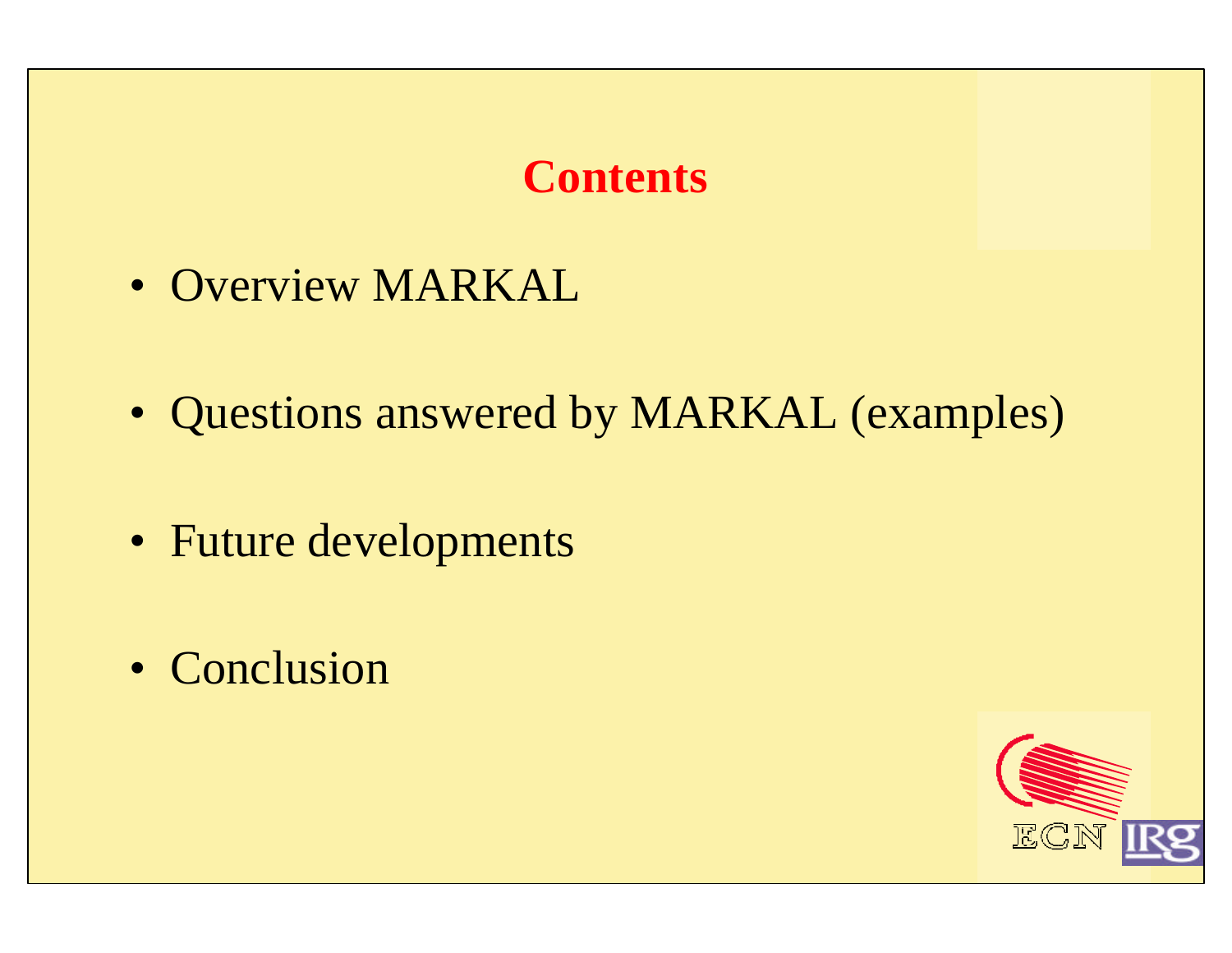## **MARKAL**

- **MARK**et **AL**location
- Long-term, Technology-based Optimisation Model
- Development started in early 1980's
- MARKAL *"most widely used..."*: more than 80 users in about 40 countries
- Supported, developed and maintained in IEA's ETSAP :

**E**nergy **T**echnology **S**ystem **A**nalysis **P**rogramme

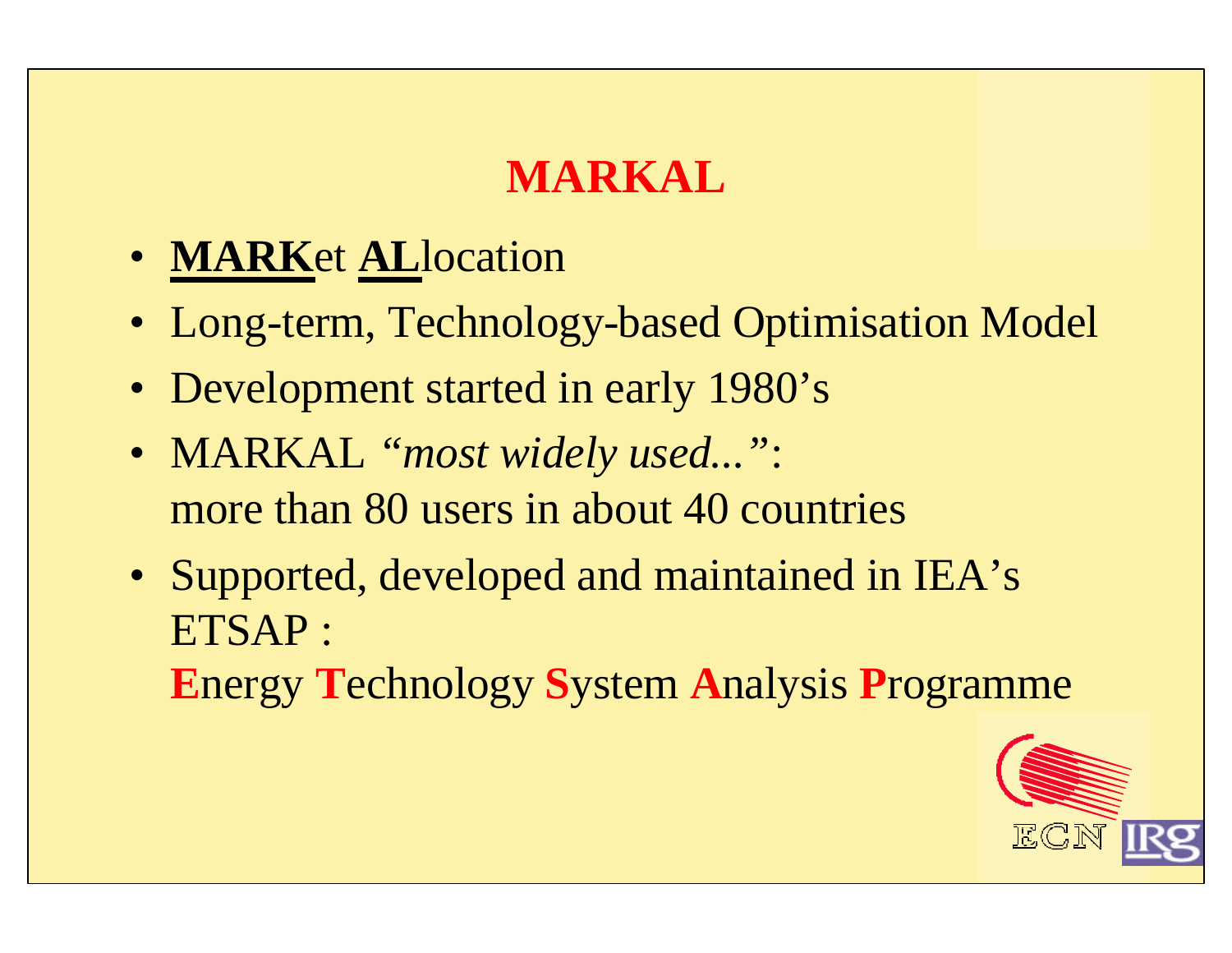## **ETSAP**

- Cooperative programme under IEA/OECD research agreement, 15 partners
- ECN is Operating Agent for ETSAP
- IRG subcontracted as primary software coordinator for MARKAL
- Own ETSAP website : http://www.ecn.nl/unit\_bs/etsap/main.html
	- reports & information, activities, partners

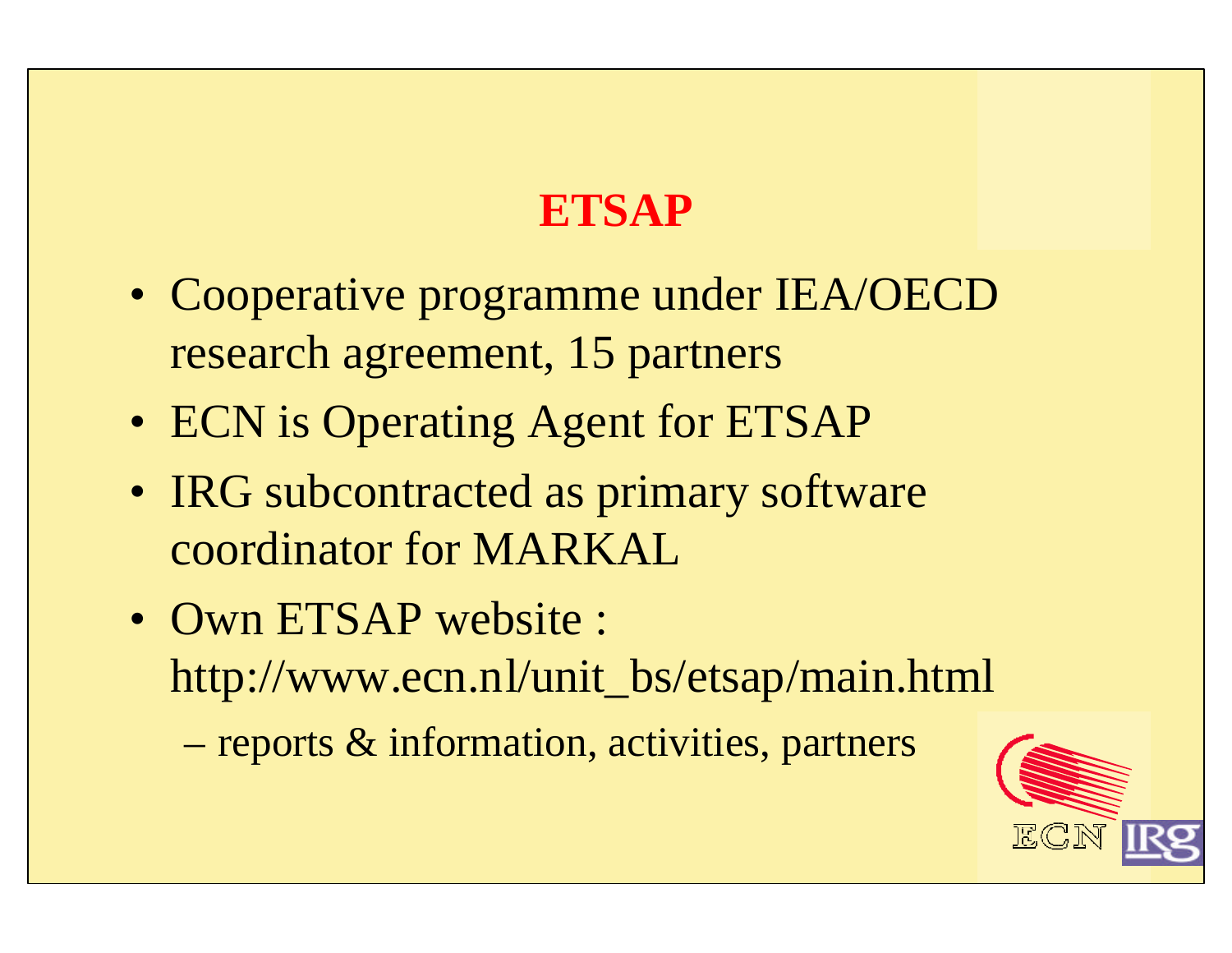#### **MARKAL Model Structure**

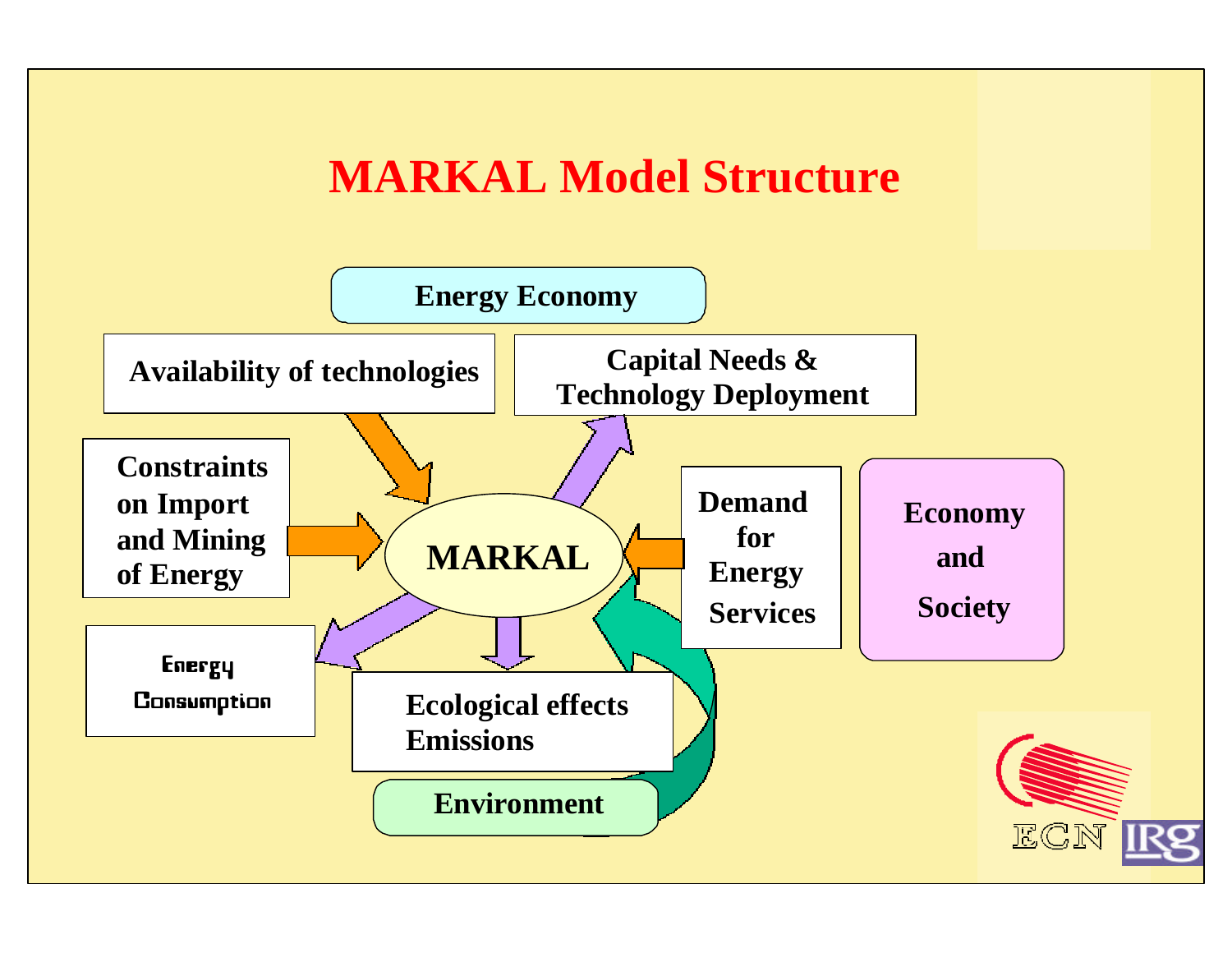#### Simplified Reference Energy System

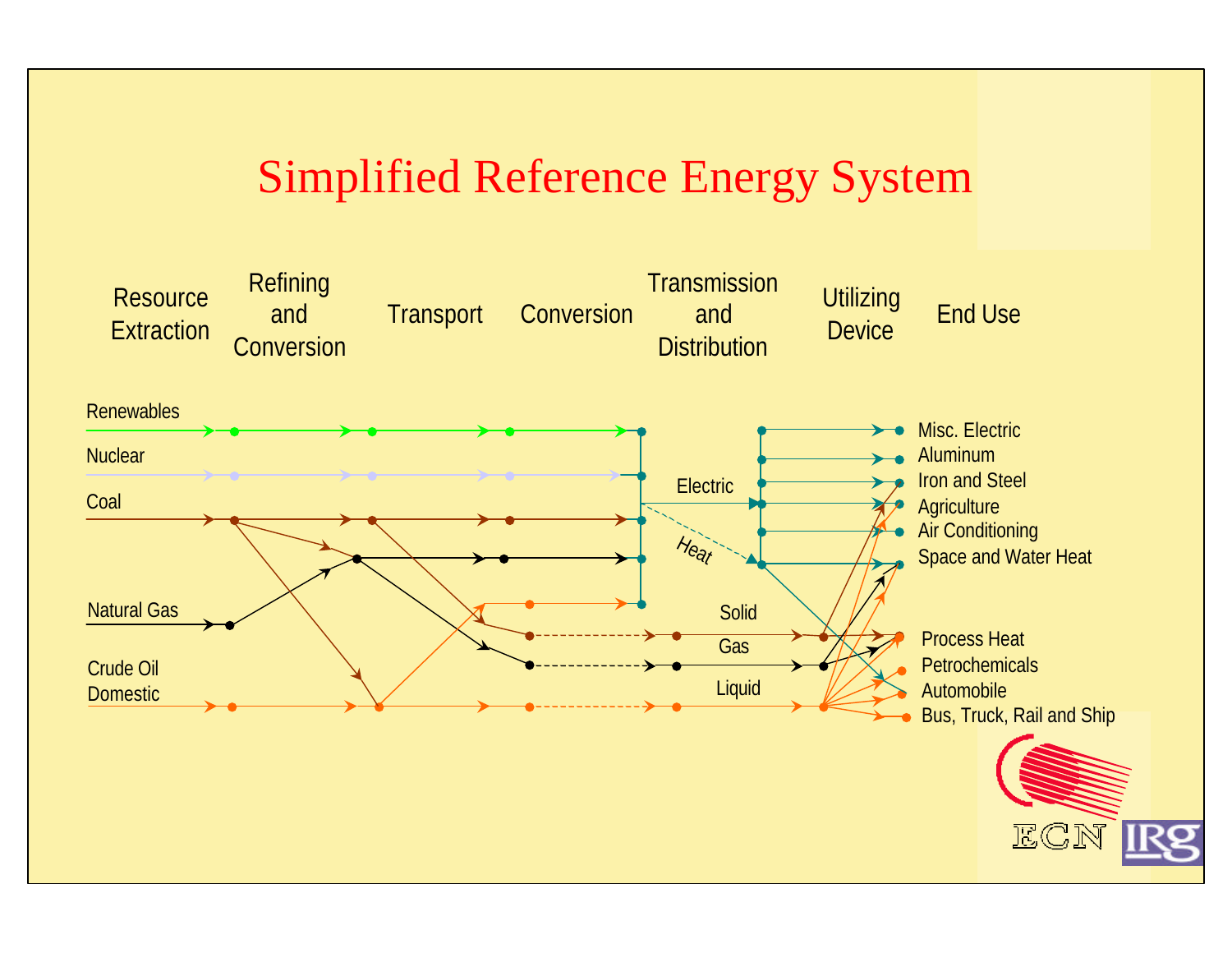#### 'Standard' MARKAL (LP)

- Technology process model
- Comprehensive energy sector (supply, conversion, distribution, end-use)
- Exogenous demands for energy services
- Competitive equilibrium (least-cost)
- Dynamic, perfect foresight, deterministic
- In GAMS; Windows user interface ANSWER

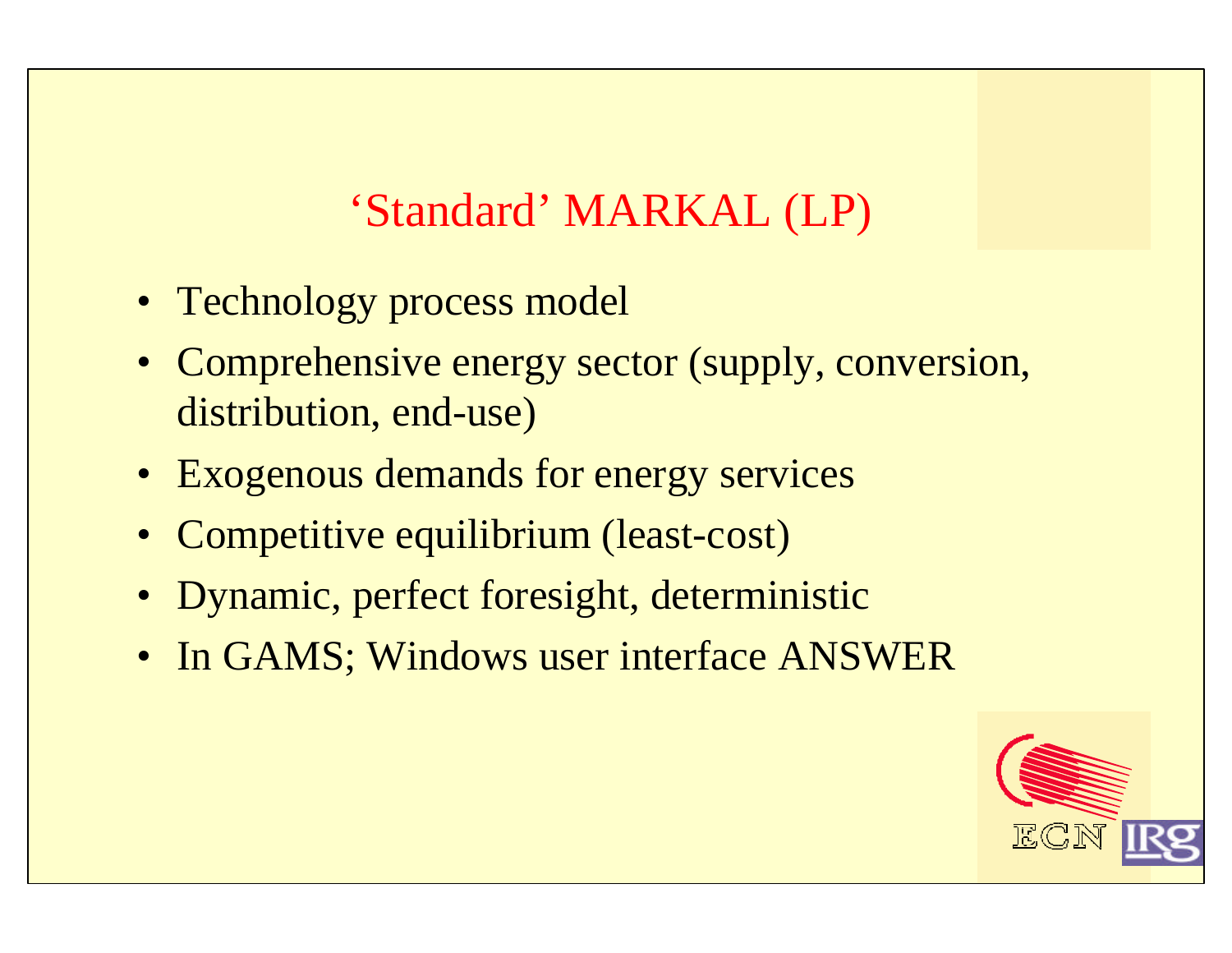# MARKAL database

- Global economic parameters (discount rates, monetary  $units,...)$
- End Use Demands (exogenous or endogenous)
- Technology data : technical (efficiency, fuels, lifetime ,…) and economic (investment costs, operating  $costs,...)$
- Fuel data : availability, cost, ...
- Emission factors : fuel related like  $CO_2$  and  $SO_2$  or technology related like  $\rm{NO_x}$  and  $\rm{PM}$
- User defined constraints

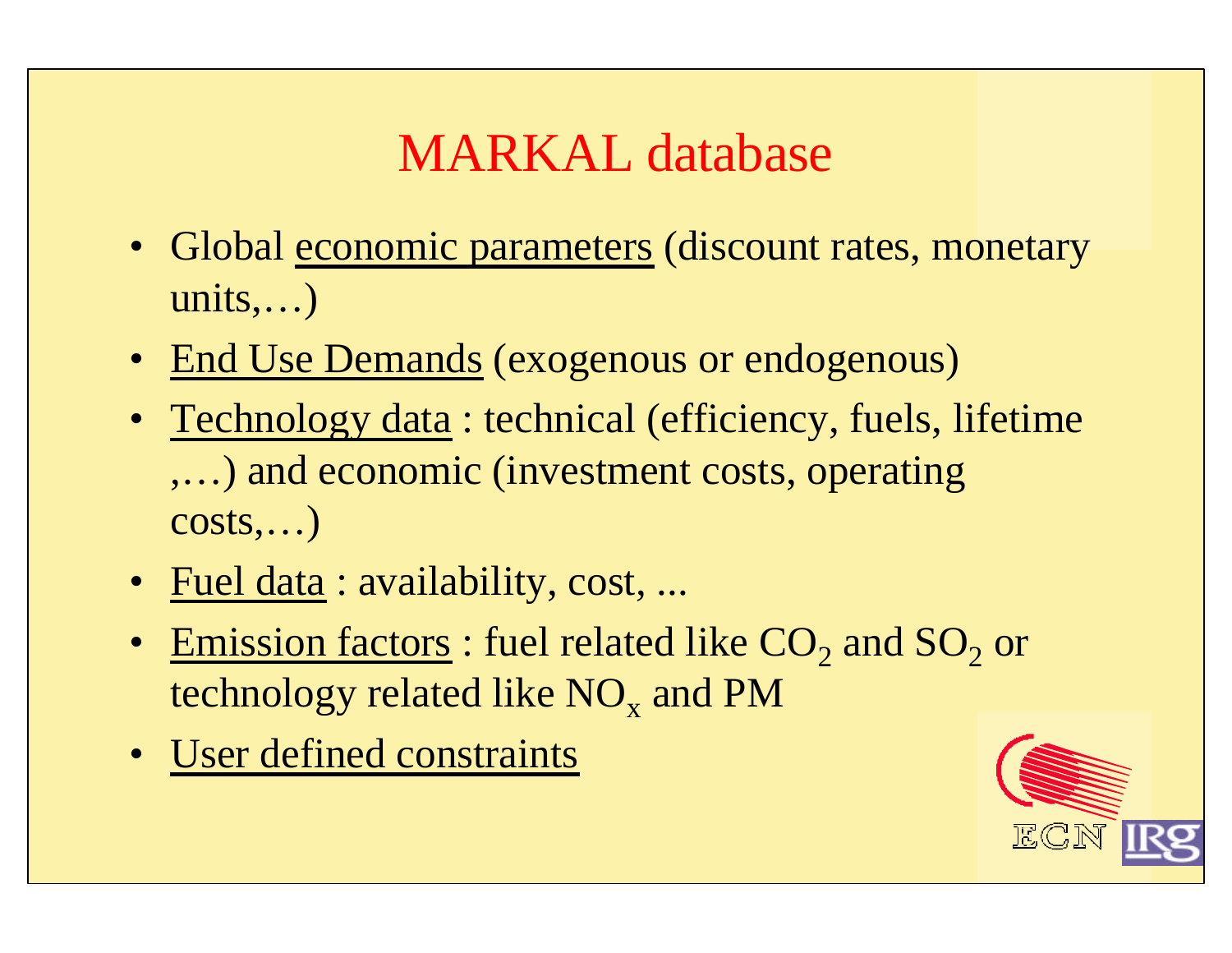#### ANSWER User interface (1)

| <b>File</b><br><b>OXX</b><br>FF.<br>Subset Items:<br>All Technologies (TCH+SRCENCP)<br><b>Name</b><br><b>自E01</b> | Edit View Run Tools Functions Help<br>公园人<br><b>FELL</b><br><b>Description</b> | Edit Data                               | ▼   Items: All |              | Scenarios: All | $\blacksquare$<br>Global Energy   Material   Demand   Emission   Technology   Constraint   Tax/Subsidy   Stochastic   Parameter   Region |                      |                      |                                |                         |
|-------------------------------------------------------------------------------------------------------------------|--------------------------------------------------------------------------------|-----------------------------------------|----------------|--------------|----------------|------------------------------------------------------------------------------------------------------------------------------------------|----------------------|----------------------|--------------------------------|-------------------------|
|                                                                                                                   |                                                                                |                                         |                |              |                |                                                                                                                                          |                      |                      |                                | <b>Office</b>           |
|                                                                                                                   |                                                                                |                                         |                |              |                |                                                                                                                                          |                      |                      |                                |                         |
|                                                                                                                   |                                                                                |                                         |                |              |                |                                                                                                                                          |                      |                      |                                |                         |
|                                                                                                                   |                                                                                |                                         |                |              |                |                                                                                                                                          |                      | Item Management      |                                | w                       |
|                                                                                                                   |                                                                                |                                         |                |              |                |                                                                                                                                          |                      | Current Technology:  | Sets?                          |                         |
|                                                                                                                   |                                                                                |                                         |                |              |                |                                                                                                                                          | <b>Status</b>        | E01                  |                                |                         |
|                                                                                                                   | <b>COAL STEAM ELECTRIC</b>                                                     |                                         |                |              |                |                                                                                                                                          |                      | Copy<br>New          | Delete<br>Edit                 |                         |
| <b>圖 E10</b>                                                                                                      |                                                                                | DST CONDENSING STEAM TURBINE +INT COMB  |                |              |                |                                                                                                                                          |                      |                      |                                |                         |
| <b>■ E14</b>                                                                                                      | <b>DST+NGA GAS TURBINE</b>                                                     |                                         |                |              |                |                                                                                                                                          |                      | Select All Items     | <b>RES</b>                     |                         |
| <b>圖 E21</b>                                                                                                      | LWR.                                                                           |                                         |                |              |                |                                                                                                                                          |                      |                      |                                |                         |
| <b>圖 E30</b>                                                                                                      | <b>Pumped - Hydroelectric</b>                                                  |                                         |                |              |                |                                                                                                                                          |                      |                      |                                |                         |
| <b>■ E31</b><br><b>■ E32</b>                                                                                      | <b>HYDROELECTRIC</b><br><b>GEOTHERMAL ELECTRIC</b>                             |                                         |                |              |                |                                                                                                                                          |                      |                      |                                | $\overline{\mathbf{A}}$ |
| <b>■ E35</b>                                                                                                      | WIND CENTRAL ELECTRIC                                                          |                                         |                |              |                |                                                                                                                                          |                      |                      |                                |                         |
| B E3D                                                                                                             | <b>CENTRAL SOLAR VOLTAIC</b>                                                   |                                         |                |              |                |                                                                                                                                          |                      | $\overline{ }$       |                                |                         |
| <b>Subset Parameters:</b><br>$\ast$ C                                                                             | Technology, Specific                                                           |                                         |                |              |                |                                                                                                                                          |                      |                      | TS, TID data<br>$\blacksquare$ | $\overline{\mathbf{r}}$ |
| <b>Scenario</b>                                                                                                   | Parameter                                                                      | Technology                              | Commodity      | <b>Bound</b> | <b>TimeSli</b> | 1990                                                                                                                                     | 2000                 | 2010                 | 2020                           |                         |
| <b>BASE</b>                                                                                                       | BOUND(BD)                                                                      | $?$ E01                                 |                | LO.          |                | 290.0000                                                                                                                                 |                      |                      |                                |                         |
| <b>BASE</b>                                                                                                       | BOUND(BD)                                                                      | 7 E01                                   |                | UP           |                | 310.0000                                                                                                                                 |                      |                      |                                |                         |
| <b>BASE</b>                                                                                                       | <b>DELIV(ENT)</b>                                                              | $?$ E01                                 | <b>COA</b>     |              |                | 0.4160                                                                                                                                   | 0.4160               | 0.4160               | 0.4160                         |                         |
| <b>BASE</b>                                                                                                       | <b>FIXOM</b>                                                                   | $\overline{2}$<br><b>E01</b>            |                |              |                | 10.0000                                                                                                                                  | 16.6667              | 23.3333              | 30.0000                        |                         |
| <b>BASE</b>                                                                                                       | INP(ENT)c                                                                      | $\overline{2}$<br>E01                   | <b>COA</b>     |              |                | 2.7940                                                                                                                                   | 2.7940               | 2.7940               | 2.7940                         |                         |
| <b>BASE</b><br><b>BASE</b>                                                                                        | <b>INVCOST</b><br><b>PEAK(CON)</b>                                             | $\overline{2}$<br><b>E01</b><br>$2$ E01 |                |              |                | 1,200.0000<br>1.0000                                                                                                                     | 1,166.6667<br>1.0000 | 1,133.3333<br>1.0000 | 1,100.0000<br>1.0000           |                         |
| <b>BASE</b>                                                                                                       | <b>RESID</b>                                                                   | $?$ E01                                 |                |              |                | 199.7000                                                                                                                                 | 99.8500              | 0.0000               | 0.0000                         |                         |
| <b>BASE</b>                                                                                                       | VAROM                                                                          | $?$ E01                                 |                |              |                | 0.9400                                                                                                                                   | 0.9400               | 0.9400               | 0.9400                         |                         |
| Add BASE                                                                                                          | ۰.                                                                             | $\vert$ ?                               |                |              |                |                                                                                                                                          |                      |                      |                                |                         |
| <b>Scenario</b>                                                                                                   | Parameter                                                                      | Technology                              | Commodity      |              | Value          |                                                                                                                                          |                      |                      |                                |                         |
| BASE                                                                                                              | AF TID                                                                         | $?$ E01                                 |                |              |                | 1.0000                                                                                                                                   |                      |                      |                                |                         |
| <b>BASE</b>                                                                                                       | <b>CAPUNIT</b>                                                                 | $?$ E01                                 |                |              |                | 31.5360                                                                                                                                  |                      |                      |                                |                         |
| <b>BASE</b><br><b>LIFE</b>                                                                                        |                                                                                | $\overline{2}$<br>E01                   |                |              |                | 30                                                                                                                                       |                      |                      |                                |                         |
| <b>BASE</b>                                                                                                       | OUT(ELC)_TID                                                                   | 2 E01                                   | <b>ELC</b>     |              |                | 1.0000                                                                                                                                   |                      |                      |                                |                         |
| <b>BASE</b><br>Add BASE                                                                                           | <b>START</b><br>$\mathbf{F}$ ?                                                 | $2$ E01                                 |                |              |                | 1,990                                                                                                                                    |                      |                      |                                |                         |
|                                                                                                                   |                                                                                |                                         |                |              |                |                                                                                                                                          |                      |                      |                                |                         |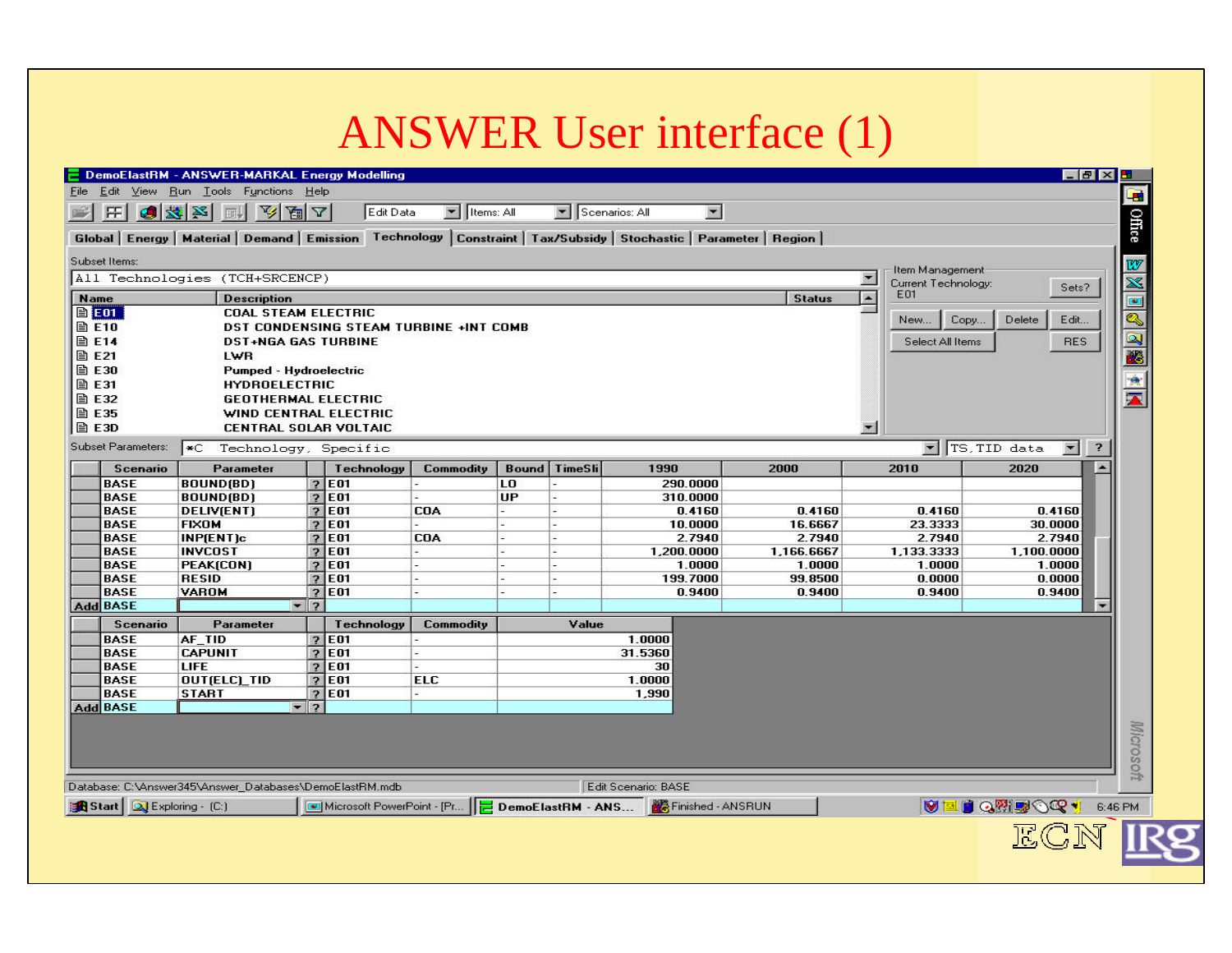## MARKAL developments ('90's) Family of Models

- Economic Interactions:
	- MARKAL-MACRO: Hard link with (simple) economic neoclassical growth model (*NLP*)
	- MARKAL-MICRO (*NLP*) /MARKAL-ED (*LP*): Own price (and cross-price) elasticities for demands
- Material Flows
- Multi-region (*NLP/LP*) incl. trade
- Stochastic, hedging strategies (*2-stage SP*)
- Endogenous Technology Learning (*MIP*)

![](_page_9_Picture_8.jpeg)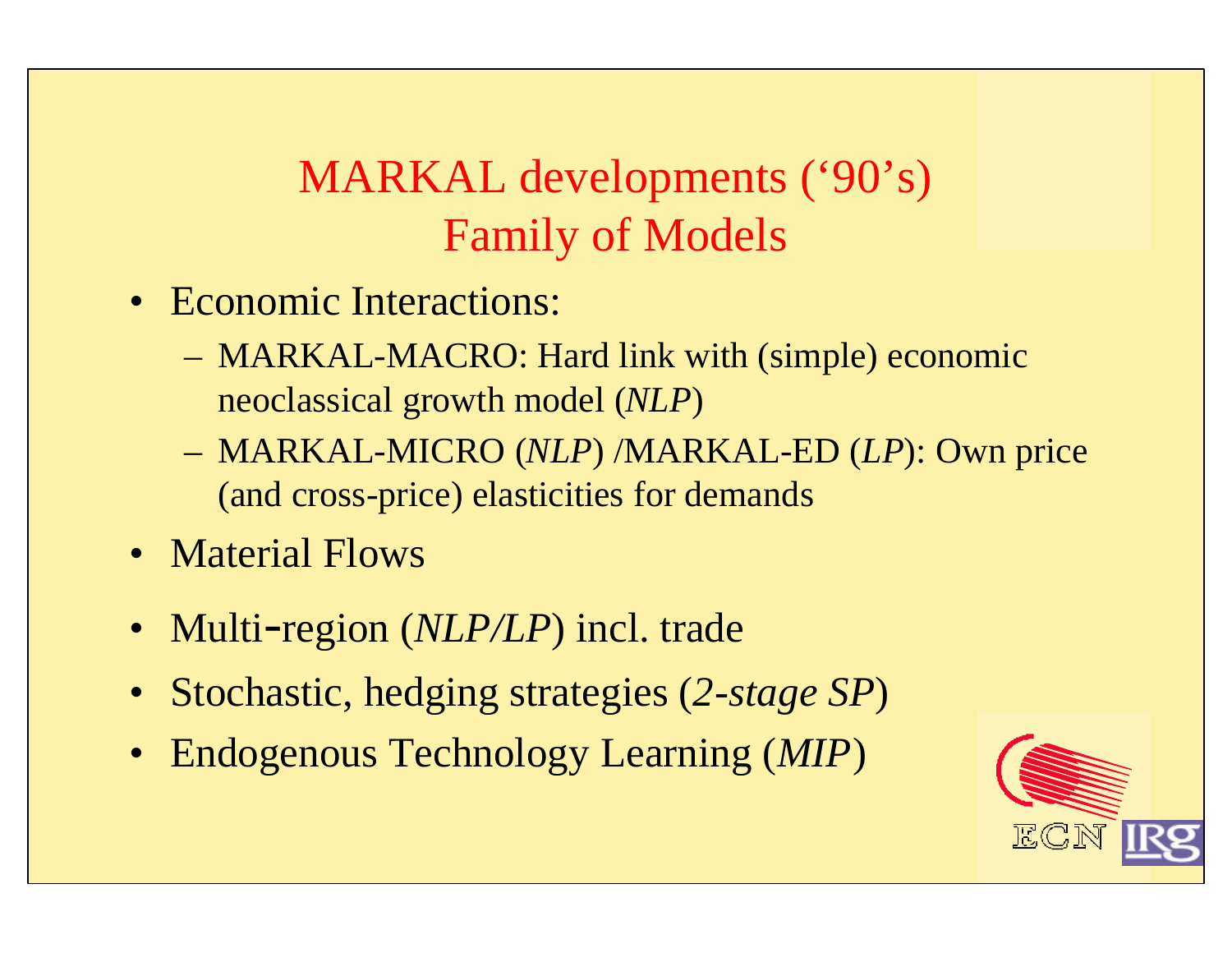#### ANSWER User interface (2)

|                                      | DemoElastRM - ANSWER-MARKAL Energy Modelling                                                                                                                                                                                                      |                                   |                      |                            |                       |                 |                     | $-5 \times 5$    |               |
|--------------------------------------|---------------------------------------------------------------------------------------------------------------------------------------------------------------------------------------------------------------------------------------------------|-----------------------------------|----------------------|----------------------------|-----------------------|-----------------|---------------------|------------------|---------------|
| Edit<br>View<br>:Run                 | Tools Functions<br><b>Help</b>                                                                                                                                                                                                                    |                                   |                      |                            |                       |                 |                     |                  | Ŧ             |
|                                      | 南<br>v                                                                                                                                                                                                                                            |                                   |                      |                            |                       |                 |                     |                  |               |
| <b>Data Management</b><br>Scenarios: |                                                                                                                                                                                                                                                   |                                   |                      |                            | Selected Scenarios:   |                 |                     |                  | <b>Office</b> |
| Name<br>Description                  |                                                                                                                                                                                                                                                   | Created                           | Modified             |                            | Name                  | Description     |                     | Modified         |               |
| <b>BEIBASE</b><br>Demo Base Model    |                                                                                                                                                                                                                                                   | 1999/10/27 13:37                  | 1999/10/27 13:50     |                            | <b>E</b> BASE         | Demo Base Model |                     | 1999/10/27 13:50 | E<br>B        |
| <b>■ DMBPRICE</b>                    | Reference prices from BASE                                                                                                                                                                                                                        | 1999/10/28 09:17                  | 1999/10/28 09:17     | $\rightarrow$              |                       |                 |                     |                  |               |
| <b>A</b> ELASTOM                     | Elastic demand parameters for MARKAL-ED                                                                                                                                                                                                           | 1999/10/27 13:50                  | 1999/10/28 08:42     |                            |                       |                 |                     |                  |               |
| <b>A</b> ELASTOMI                    | MARKAL-ED with Income Elasticity                                                                                                                                                                                                                  | 1999/10/27 13:50 1999/10/28 08:43 |                      |                            |                       |                 |                     |                  |               |
| <b>■ MACRDEMO</b>                    | MACRO-SF Model Variants                                                                                                                                                                                                                           |                                   |                      |                            |                       |                 | $ \Box$ $\times$    |                  | <b>SEE XI</b> |
|                                      |                                                                                                                                                                                                                                                   |                                   |                      |                            |                       |                 |                     |                  |               |
|                                      | Only Model Variants for which the Displayed field is 'Yes' will appear as available model variants when the Run Model form is                                                                                                                     |                                   |                      |                            |                       |                 |                     |                  |               |
|                                      | displayed. To toggle the Display status of a Model Variant between 'Yes' and 'No', click on the Model Variant to select it and<br>then click on the Toggle Displayed button, NOTE: some of the Model Variants listed are not currently supported. |                                   |                      |                            |                       |                 |                     |                  |               |
|                                      | Model Variant Description                                                                                                                                                                                                                         |                                   | Stochastic           | ETL                        | MultiRegion           | Displayed       |                     |                  |               |
|                                      | Standard MARKAL                                                                                                                                                                                                                                   |                                   | No                   | No                         | No.                   | Yes.            | Toggle<br>Displayed |                  |               |
|                                      | MARKAL-MACRO                                                                                                                                                                                                                                      |                                   | No                   | No.                        | No.                   | Yes             |                     |                  |               |
|                                      | MARKAL-MICRO                                                                                                                                                                                                                                      |                                   | No.                  | No                         | No                    | Yes             | Default Variant     |                  |               |
|                                      | <b>Elastic Demand</b>                                                                                                                                                                                                                             |                                   | No                   | No                         | No                    | Yes             |                     |                  |               |
|                                      | ElastDM-Income<br>MARKAL + Stochastic                                                                                                                                                                                                             |                                   | No<br>Yes            | No<br>No                   | No<br>No.             | Yes<br>Yes      |                     |                  |               |
| New<br>Copy                          | MARKAL-MACRO + Stochastic                                                                                                                                                                                                                         |                                   | Yes                  | No                         | No                    | No.             | Close               |                  |               |
|                                      | MARKAL-MICRO + Stochastic                                                                                                                                                                                                                         |                                   | Yes                  | No                         | No                    | No.             |                     |                  |               |
| <b>Results Management</b>            | Elastic Demand + Stochastic                                                                                                                                                                                                                       |                                   | Yes                  | No                         | No.                   | Yes.            |                     |                  |               |
| Cases:                               | ElastDM-Income + Stochastic                                                                                                                                                                                                                       |                                   | Yes                  | No                         | No.                   | Yes             |                     |                  |               |
| Name<br>Description                  | MARKAL + Stoch-Risk                                                                                                                                                                                                                               |                                   | Yes                  | No                         | No                    | Yes             |                     | Created          |               |
| <b>BASEDEMO</b><br>Demo Basi         | MARKAL-MACRO + Stoch-Risk<br>MARKAL-MICRO + Stoch-Risk                                                                                                                                                                                            |                                   | Yes<br>Yes           | No<br>No                   | No<br>No.             | No.<br>No.      |                     | 1999/10/28 09:13 |               |
| <b>BASEKS</b><br>Demo Basi           | Elastic Demand + Stoch-Risk                                                                                                                                                                                                                       |                                   | Yes                  | No                         | No.                   | Yes             |                     | 2001/04/16 18:45 |               |
| <b>ELASTOM</b><br>Elastic den        | ElastDM-Income + Stoch-Risk                                                                                                                                                                                                                       |                                   | Yes                  | No.                        | No                    | Yes             |                     |                  |               |
| <b>ELASTDMI</b><br>MARKAL-E          | MARKAL + ETL                                                                                                                                                                                                                                      |                                   | No.                  | Yes                        | No.                   | Yes             |                     |                  |               |
| C) MACRDEMO<br>MACRO-st              | MARKAL-MACRO + ETL                                                                                                                                                                                                                                |                                   | No                   | Yes                        | No.                   | No.             |                     |                  |               |
|                                      | MARKAL-MICRO + ETL                                                                                                                                                                                                                                |                                   | No                   | Yes                        | No.                   | No              |                     |                  |               |
|                                      | Flastic Demand + FTI                                                                                                                                                                                                                              |                                   | N <sub>n</sub>       | Yes                        | No.                   | Yes             |                     |                  |               |
|                                      |                                                                                                                                                                                                                                                   |                                   |                      |                            |                       |                 |                     |                  |               |
|                                      |                                                                                                                                                                                                                                                   |                                   |                      |                            |                       |                 |                     |                  |               |
|                                      |                                                                                                                                                                                                                                                   |                                   |                      |                            |                       |                 |                     |                  |               |
|                                      |                                                                                                                                                                                                                                                   |                                   |                      |                            |                       |                 |                     |                  |               |
|                                      |                                                                                                                                                                                                                                                   |                                   |                      |                            |                       |                 |                     |                  |               |
|                                      |                                                                                                                                                                                                                                                   |                                   |                      |                            |                       |                 |                     |                  |               |
|                                      |                                                                                                                                                                                                                                                   |                                   | $\mathbf{E}$         |                            |                       |                 |                     |                  | Microsoft     |
|                                      |                                                                                                                                                                                                                                                   |                                   |                      |                            |                       |                 |                     |                  |               |
| View .LST<br>Import.                 | View File<br>Delete                                                                                                                                                                                                                               | Edit                              |                      |                            | <b>Results</b>        | Results (tab)   |                     |                  |               |
|                                      | Database: C:\Answer345\Answer Databases\DemoElastRM.mdb                                                                                                                                                                                           |                                   |                      | <b>Edit Scenario: BASE</b> |                       |                 |                     |                  |               |
| <b>Start</b><br>Q Exploring - (C:)   | Microsoft PowerPoint - [Pr                                                                                                                                                                                                                        |                                   | DemoElastRM - ANSWER |                            | <b>Model Variants</b> |                 |                     | <b>VELOWEOQ!</b> | 6:48 PM       |
|                                      |                                                                                                                                                                                                                                                   |                                   |                      |                            |                       |                 |                     |                  |               |
|                                      |                                                                                                                                                                                                                                                   |                                   |                      |                            |                       |                 |                     |                  |               |
|                                      |                                                                                                                                                                                                                                                   |                                   |                      |                            |                       |                 |                     |                  |               |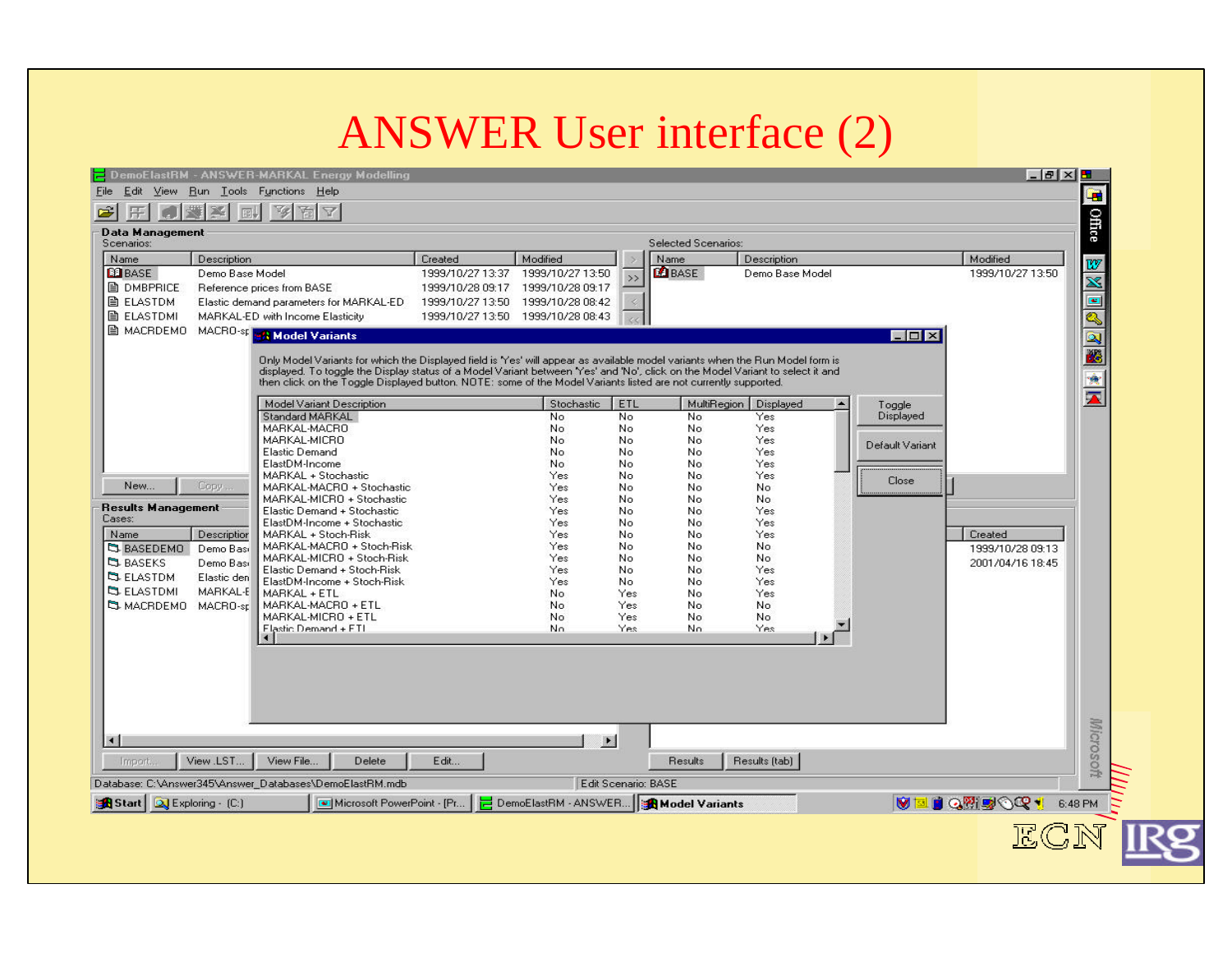# Questions Answered by MARKAL

- How do particular technologies and policies affect GHG and emissions of other pollutants?
- What is the effect of market based instruments?
- How do demand-side actions affect the supply-side and vice versa?
- What are the benefits of cooperation mechanisms?
- How to model technology dynamics and the impact of R&D

![](_page_11_Picture_6.jpeg)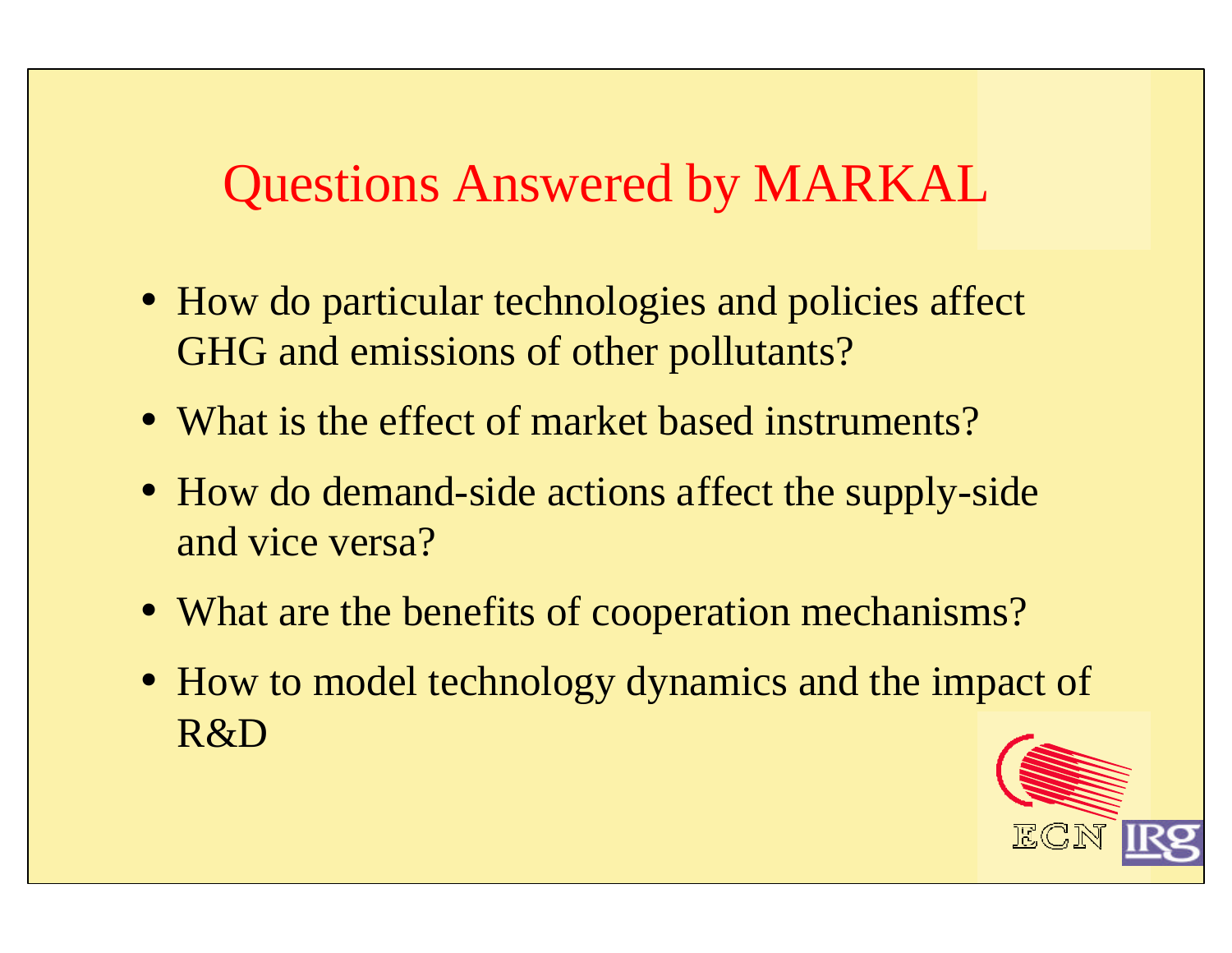![](_page_12_Figure_0.jpeg)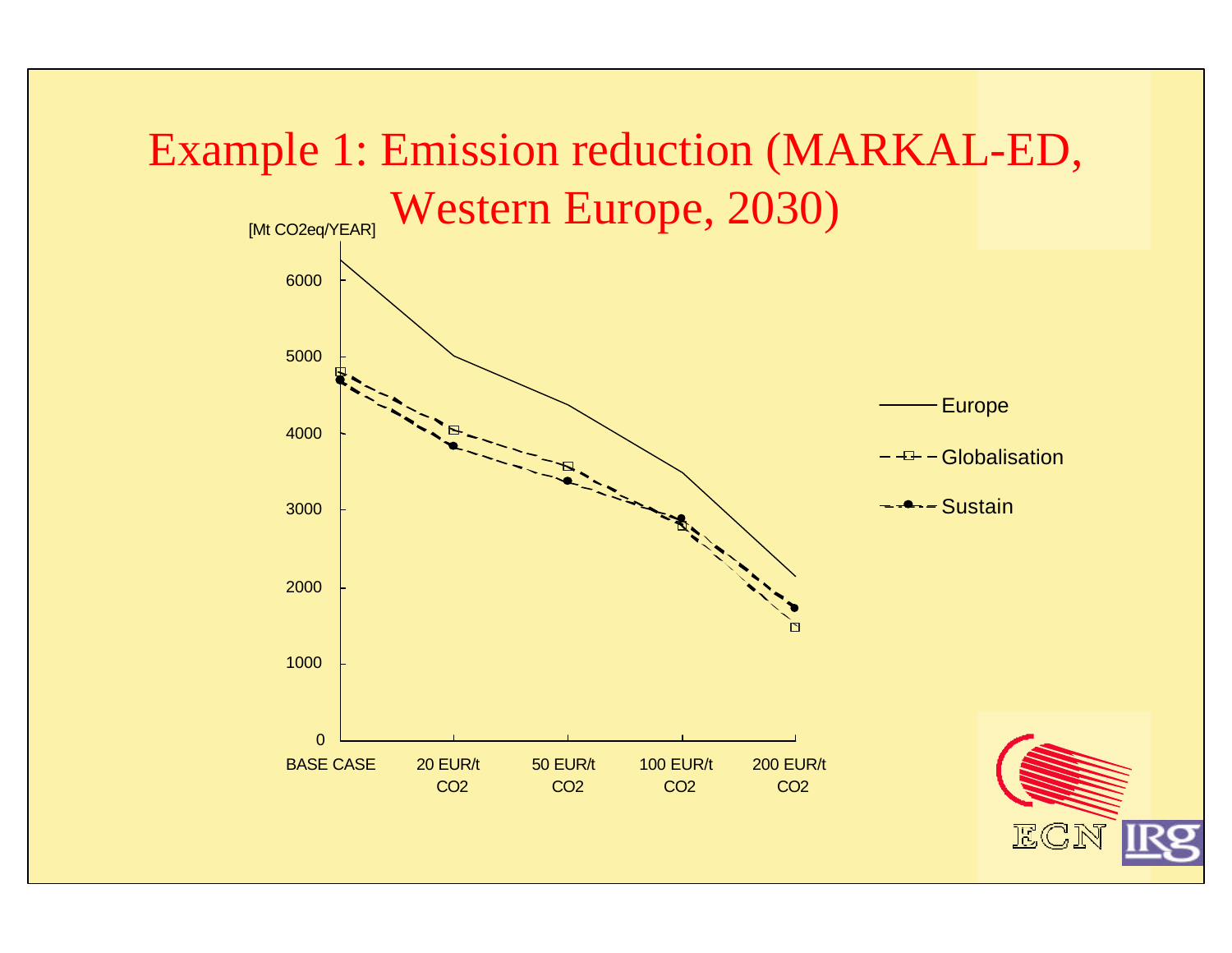Example 2: Emission trading (MARKAL multi-region)

![](_page_13_Figure_1.jpeg)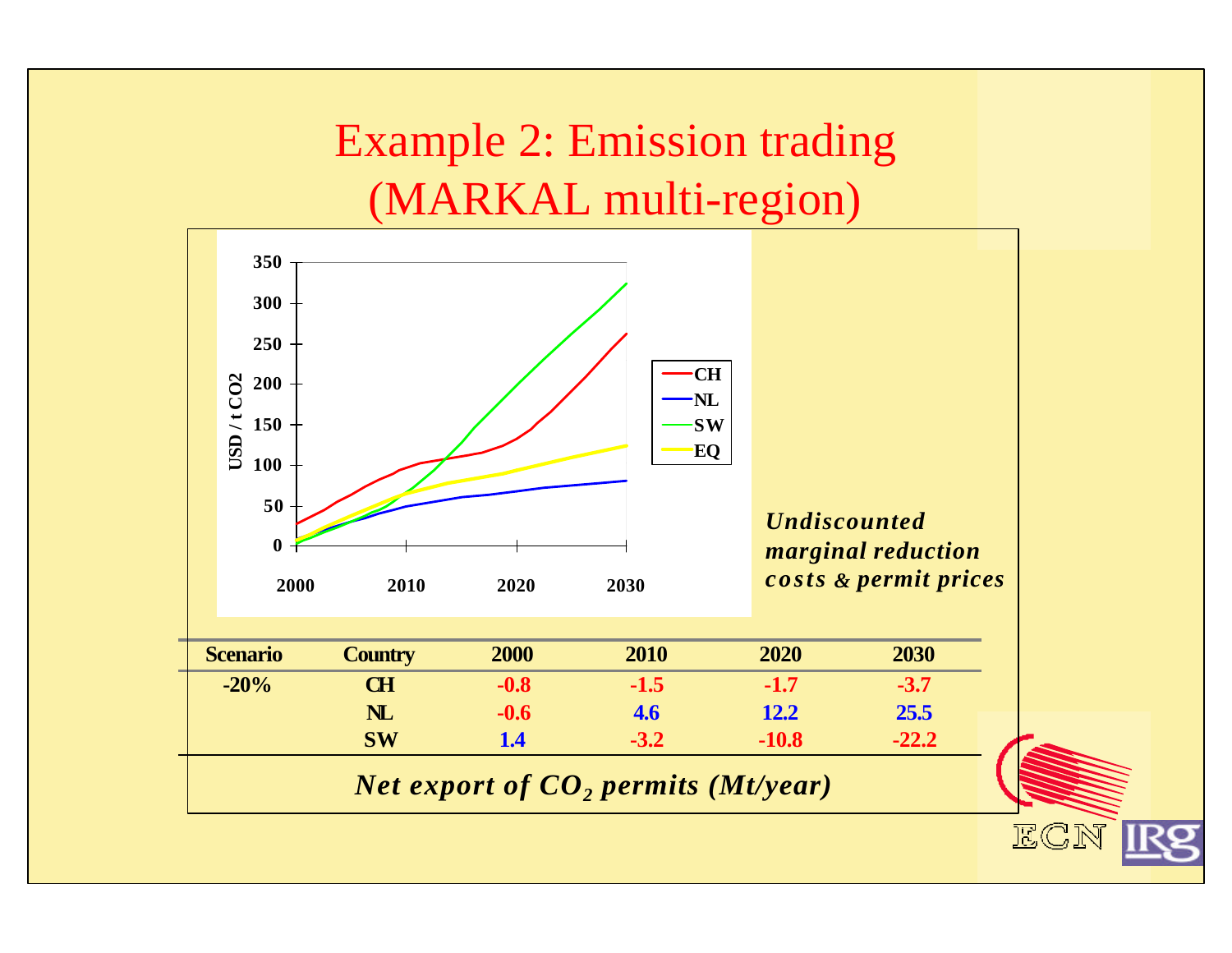![](_page_14_Figure_0.jpeg)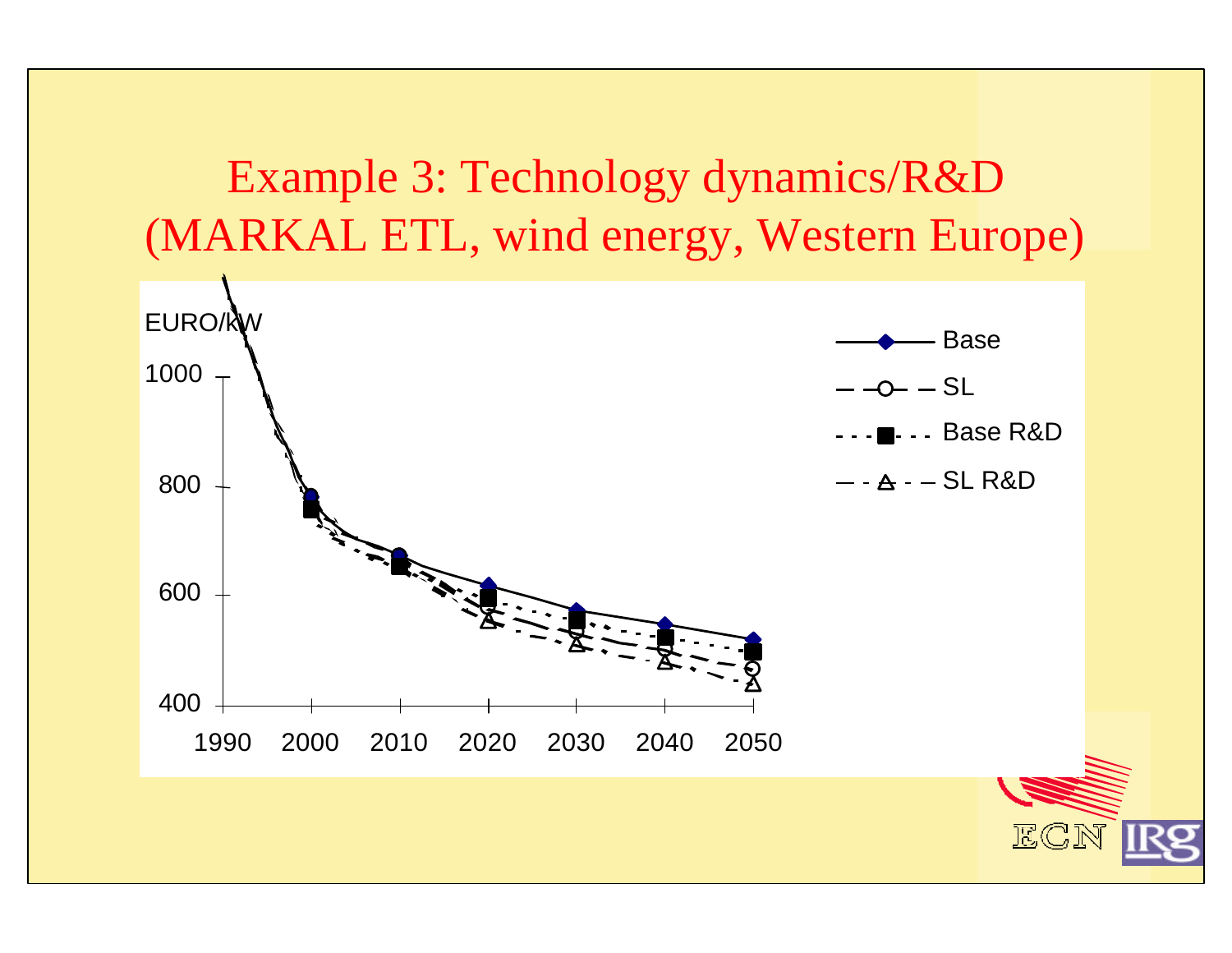## Recent/Future developments

- TIMES (see next presentation MESAP/TIMES) and new user shells
- Goal Programming, MARKAL\_Timestep
- Monte Carlo

![](_page_15_Picture_4.jpeg)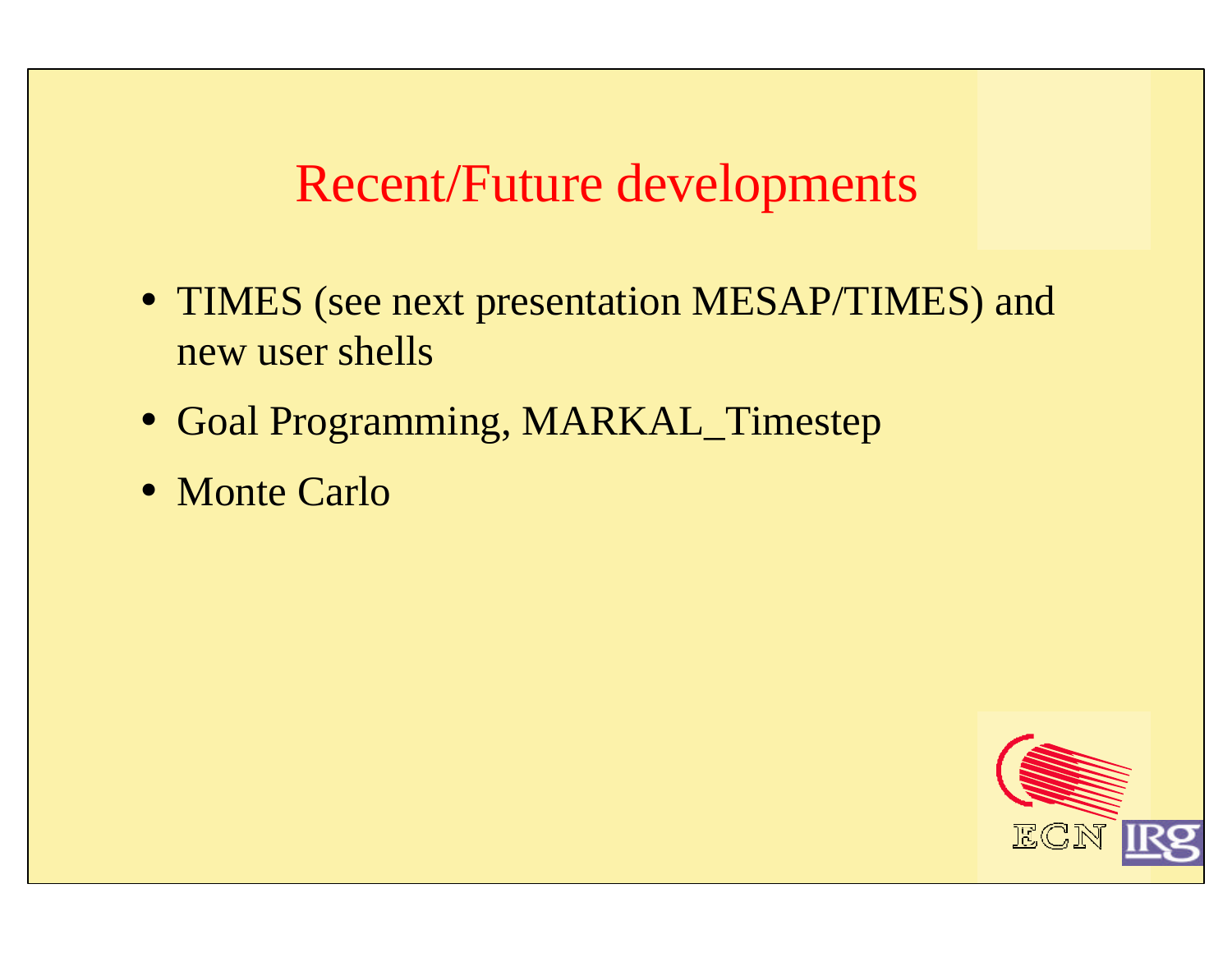#### Why Monte Carlo simulation?

- Explore uncertainty in full-size model, with focus on data uncertainties
- Role complementary to usual way of scenario analysis, sensitivity analysis, cost-benefit analysis, stochastic programming?
- Tested for MARKAL ETL, Western Europe, 1990-2050

![](_page_16_Picture_4.jpeg)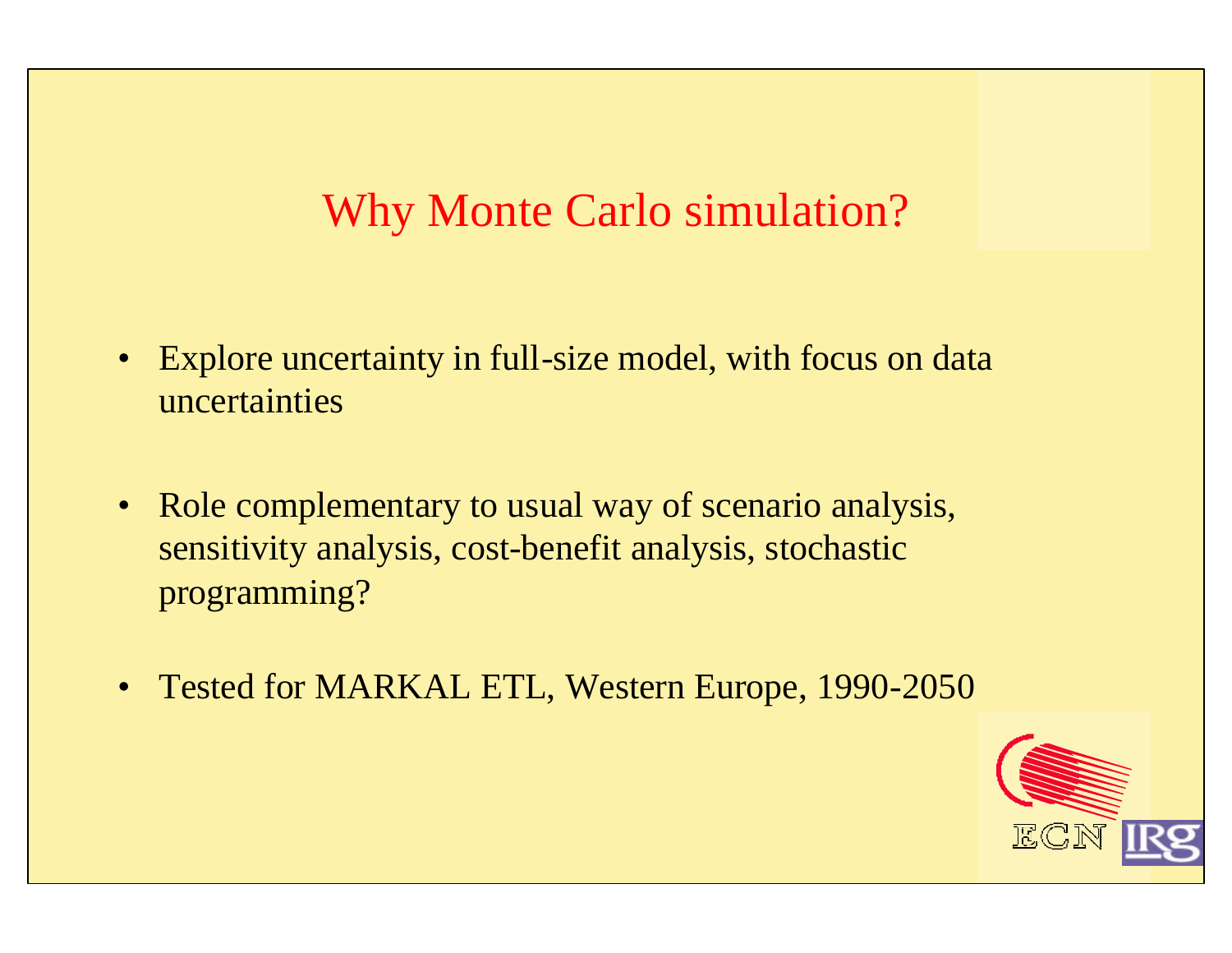# Monte Carlo: principle

![](_page_17_Figure_1.jpeg)

.

![](_page_17_Picture_2.jpeg)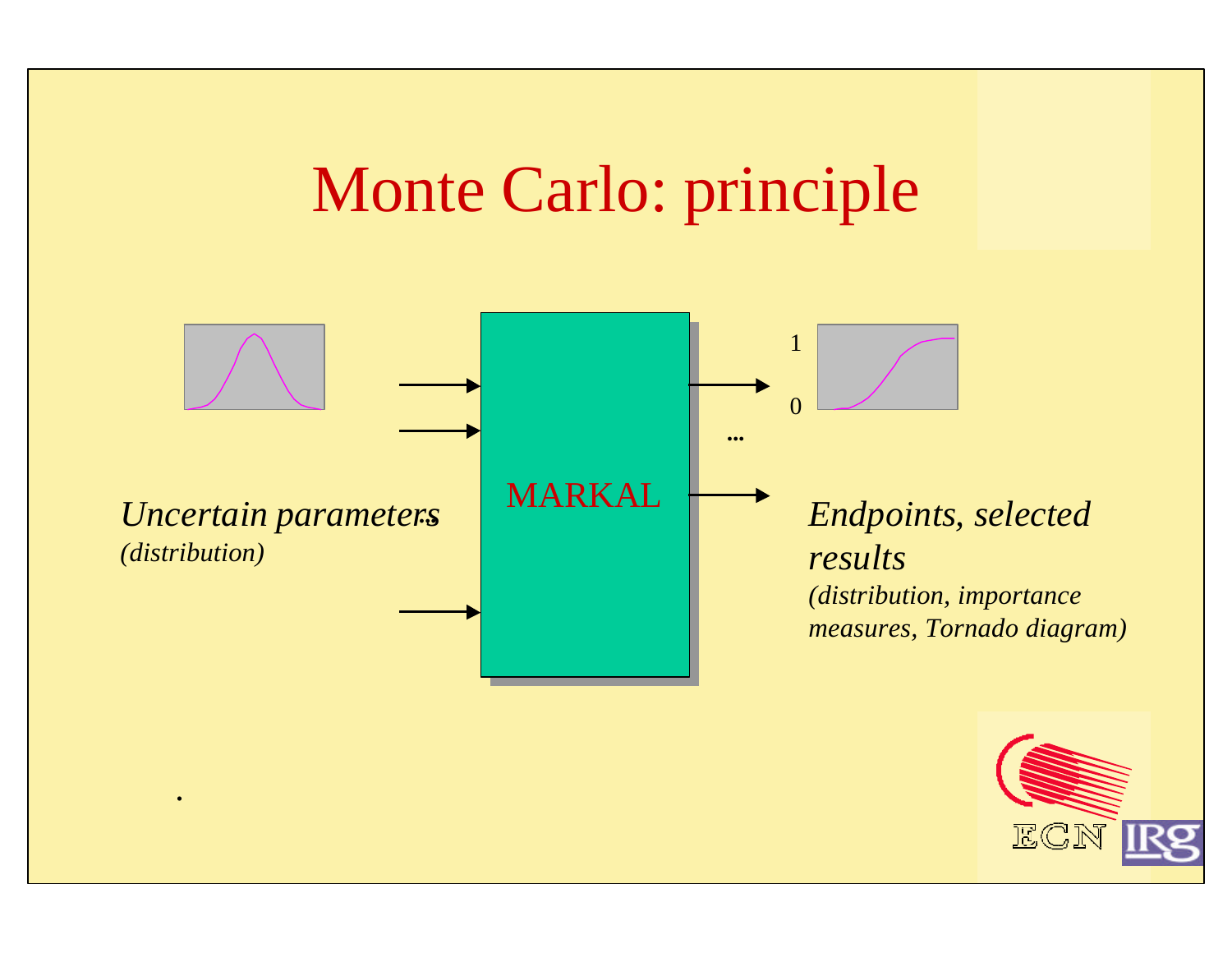# Monte Carlo output (1): spread in results of selected endpoints

#### **Marginal Cost of CO2 [€/ton]**

|                              | 2030 | 2040 | 2050 |
|------------------------------|------|------|------|
| <b>Minimum</b>               | 52   | 56   | 91   |
| $5th$ - percentile           | 53   | 59   | 91   |
| Mean                         | 63   | 66   | 94   |
| 95 <sup>th</sup> -percentile | 67   | 75   | 98   |
| <b>Maximum</b>               | 67   | 76   | 99   |

![](_page_18_Picture_3.jpeg)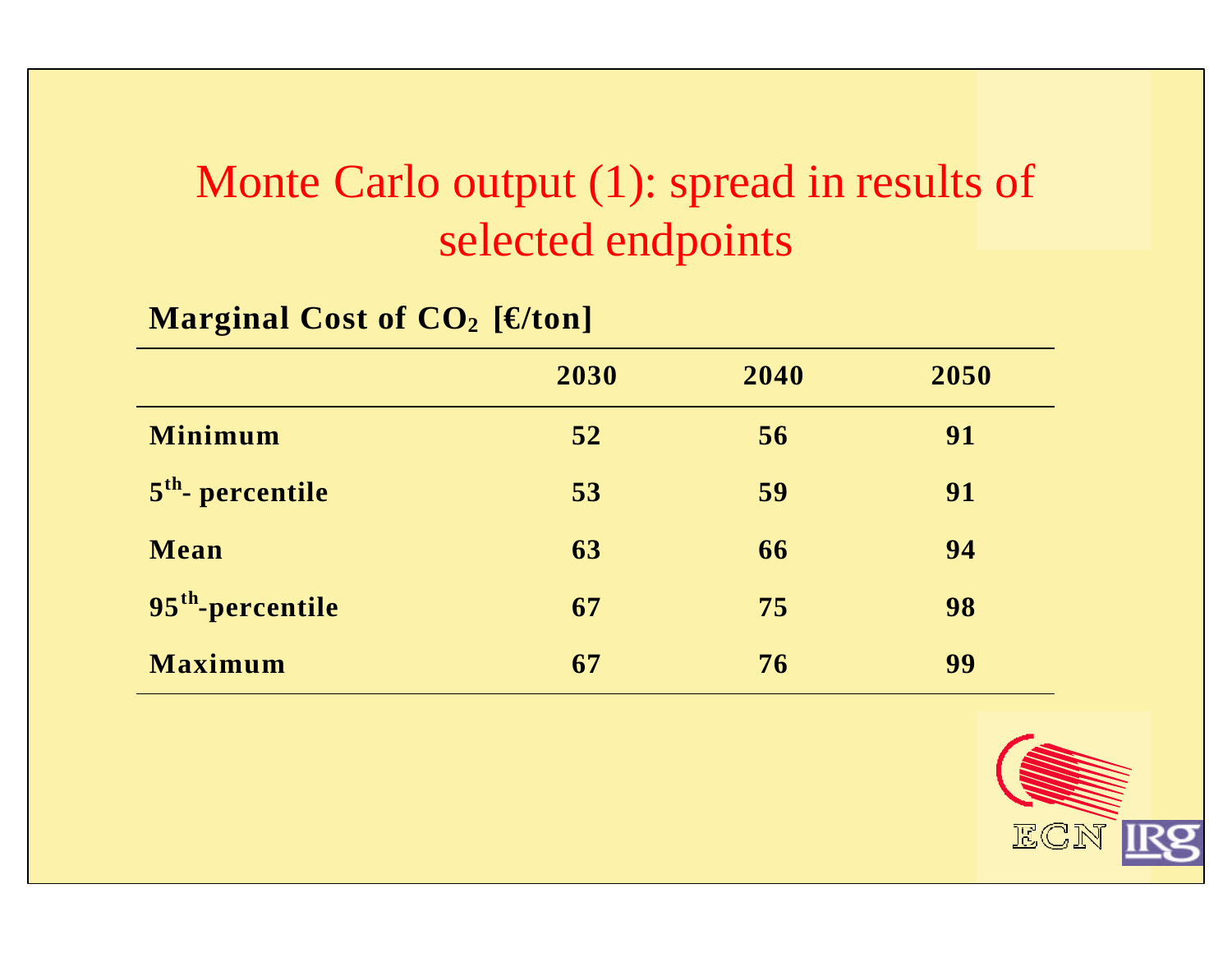#### Monte Carlo output (2): Tornado diagram

![](_page_19_Figure_1.jpeg)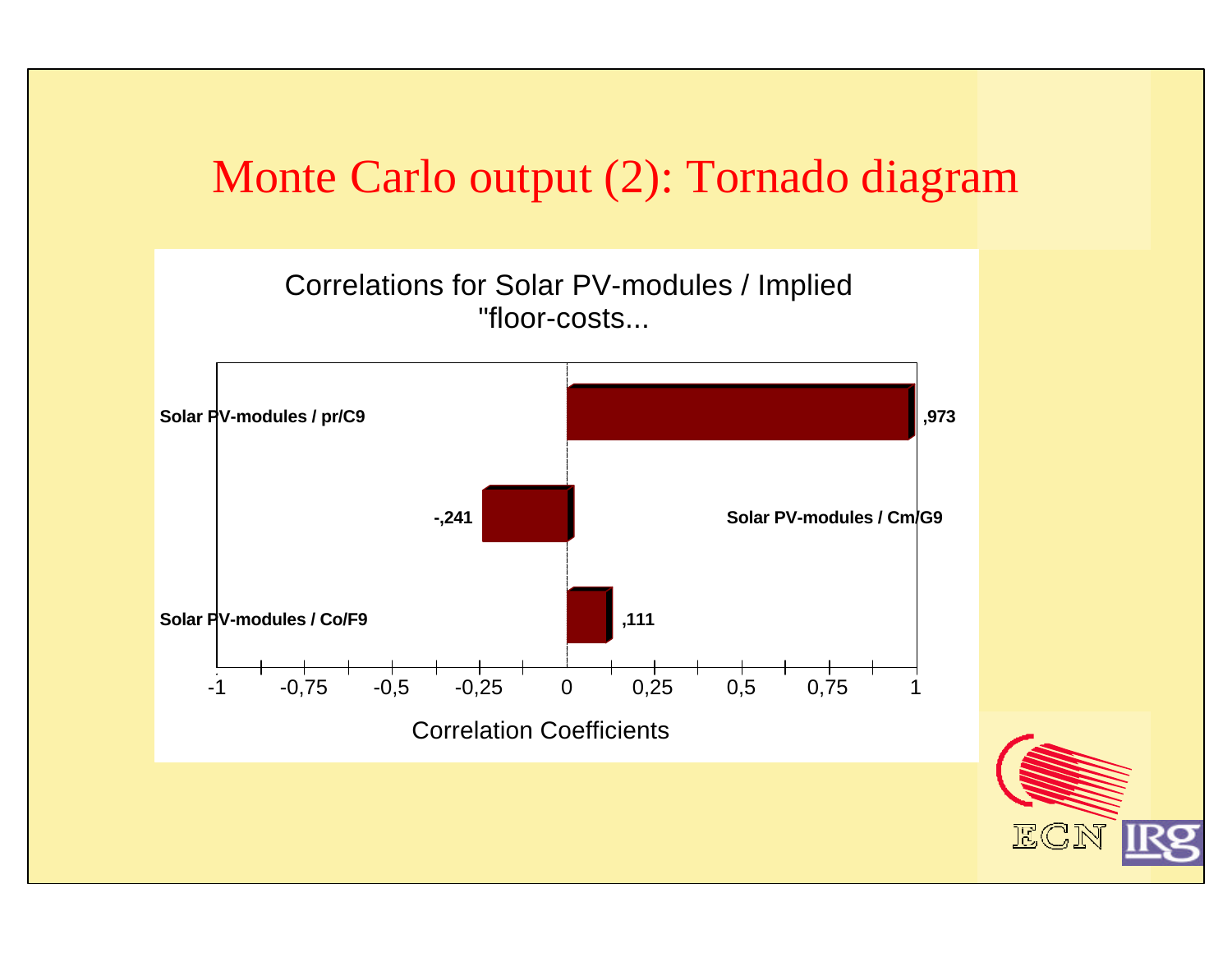#### Monte Carlo and MARKAL: first conclusions

- 100 runs feasible in terms of solution time 'slow' 400 MHz PC: 15-24 hours, MARKAL ETL (MIP) for Western Europe
- Sufficient number to get spread in results and relative importance of uncertainties
- Based on soft-linkage to @Risk (Excel add-on): more experience needed to make it a 'member'

![](_page_20_Picture_4.jpeg)